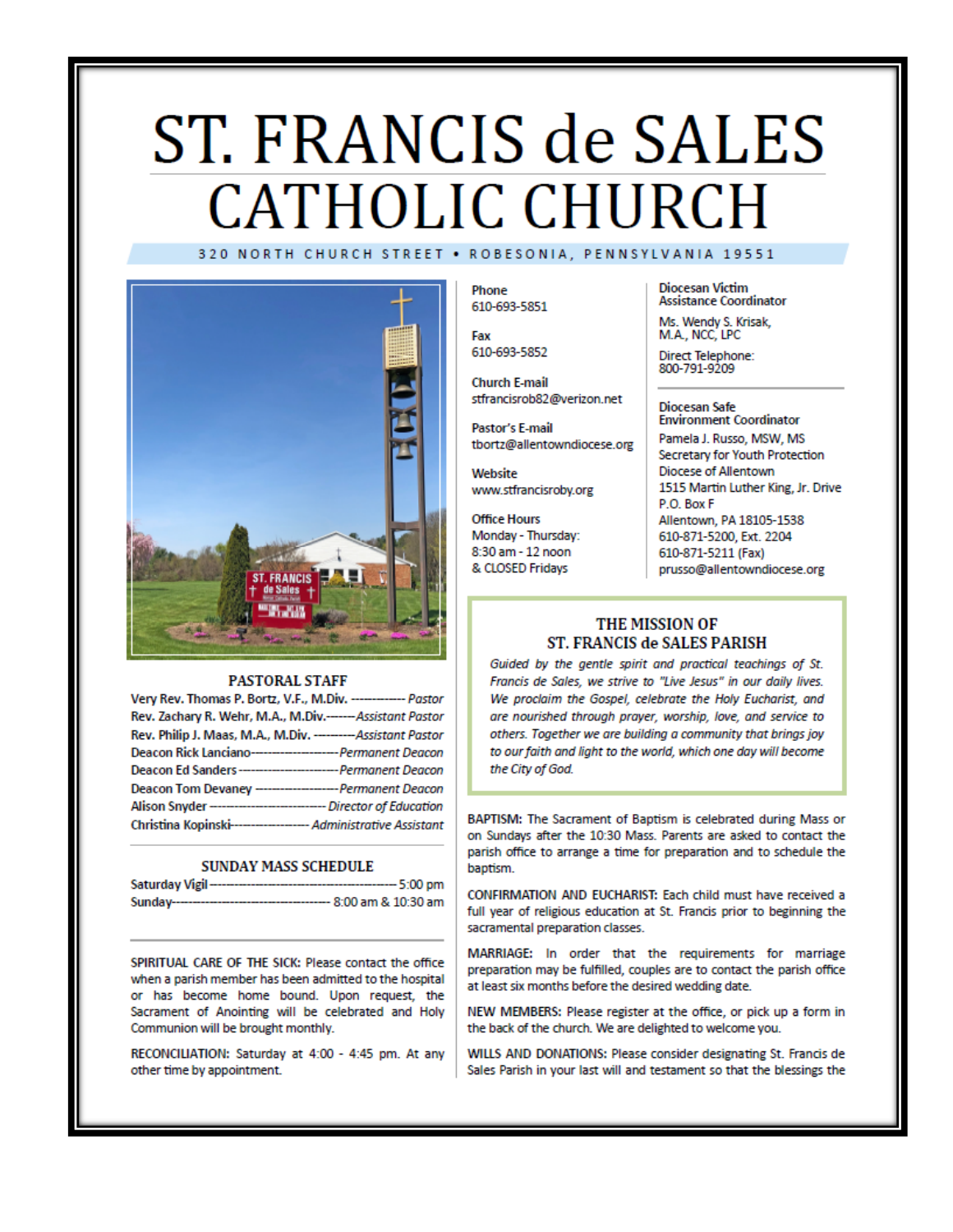

## *Mass Schedule for the Week:*

| Saturday, April 9, 2022 ~ Palm Sunday |
|---------------------------------------|
|---------------------------------------|

| 5:00 PM                              | <i>Thomas Fleckenstein</i> |  |
|--------------------------------------|----------------------------|--|
| Sunday, April 10, 2022 ~ Palm Sunday |                            |  |
| 8:00 AM                              | John Stoudt                |  |
| 10:30 AM                             | Our Parishioners           |  |

*Saturday, April 16, 2022 ~ Easter Sunday 5:00 PM Easter Flower Memorial Sunday, April 17, 2022 ~ Easter Sunday 8:00 AM Easter Flower Memorial 10:30 AM Easter Flower Memorial* 

#### *Pray For Our Sick*

*Edward Bellina, John Binder, Rosemary C., Mary DeLong, Rick & Wren Dillon, Joseph Disabella, Dennis & Mary Ann Flemming, Mary Fletcher, Judith Goelz, Brooke Gorey, Nicholas M. Headley, Lorraine Held, Karen Houck, Rose Howard, Mark Hyde, Raymond Kasprowciz, Robert Koch*, *Leslie Livinghouse, Walter Muir, Joe Noll, Pat Snyder, Andrew Strangarity, Tom Suchon, Eleana Wilson, Edwin Zeltzer*



<sup>~</sup>**Living Flame** <sup>~</sup>

Will burn the week of April 10, 2022

In Loving Memory of Peter Sabinsky

**Lector & Server Schedule Easter Vigil, April 16th** Servers: Bross, Wagner Lector: Echeverri, Giacobbe

**Easter Sunday April 17th 8:00 AM**  $\sim$  <u>Servers</u>: Tulli Lector: Broskey **10:30 AM ~** Servers: Palm-Rittle Lector: Areiza

## **Parish Schedule for the Week:**

**Sunday, April 10 @ 6:00 PM ~ PREP Class followed** 

**Tuesday, April 12 @ 7 PM ~ Adoration**

**Wed., April 13 @ 7 PM ~ Week 9: 'Into the Breach'** 

**Saturday, April 16 @ 12 Noon ~ Blessing of Easter Food**



**St. Ignatius Mass Schedule**

**Weekdays: Monday – Friday 6:30 & 8:00 AM Saturday 8:00 AM First Friday 7:00 PM** 

**Additional Weekday Mass times during Lent: Every Tuesday ~ 5:30 PM** 

**Weekends: Saturday: 4:00 PM Vigil Mass Sunday: 7:30 AM; 9:00 AM; 10:30 AM; 12 Noon; 5:30 PM** 

**Eucharistic Day of Prayer/Adoration (Chapel) Tuesdays ~ Exposition of the Blessed Sacrament after 8:00 AM Mass until 10 PM AND Wednesdays ~ Exposition of the Blessed Sacrament 6 AM until 7 PM Evening Prayer & Benediction**

**Confession: Saturdays: 3:00 – 4:00 PM; During Lent: Every Tuesday 6:00 – 7:00 PM**



*Palm Sunday Lk 19:28-40; Is 50:4-7; Phil 2:6-11; Lk 22:14—23:56*

> *Monday Is 42:1-7; Jn 12:1-11*

*Tuesday Is 49:1-6; Jn 13:21-33, 36-38*

*Wednesday Is 50:4-9a; Mt 26:14-25*

*Holy Thursday Mass of the Lord's Supper: Ex 12:1-8, 11-14; 1 Cor 11:23-26; Jn 13:1-15*

*Good Friday Is 52:13—53:12; Heb 4:14-16, 5:7-9; Jn 18:1—19:42*

*Holy Saturday Easter Vigil: Gn 1:1—2:2 Gn 22:1-18; Ex 14:15—15:1; Is 54:5-14; Is 55:1-11; Bar 3:9-15, 32—4:4; Ez 36:16-17a, 18-28; Rom 6:3-11; Lk 24:1-12*

*Easter Sunday Acts 10:34a, 37-43; Col 3:1-4 or 1 Cor 5:6b-8; Jn 20:1-9 Lk 24:1-12*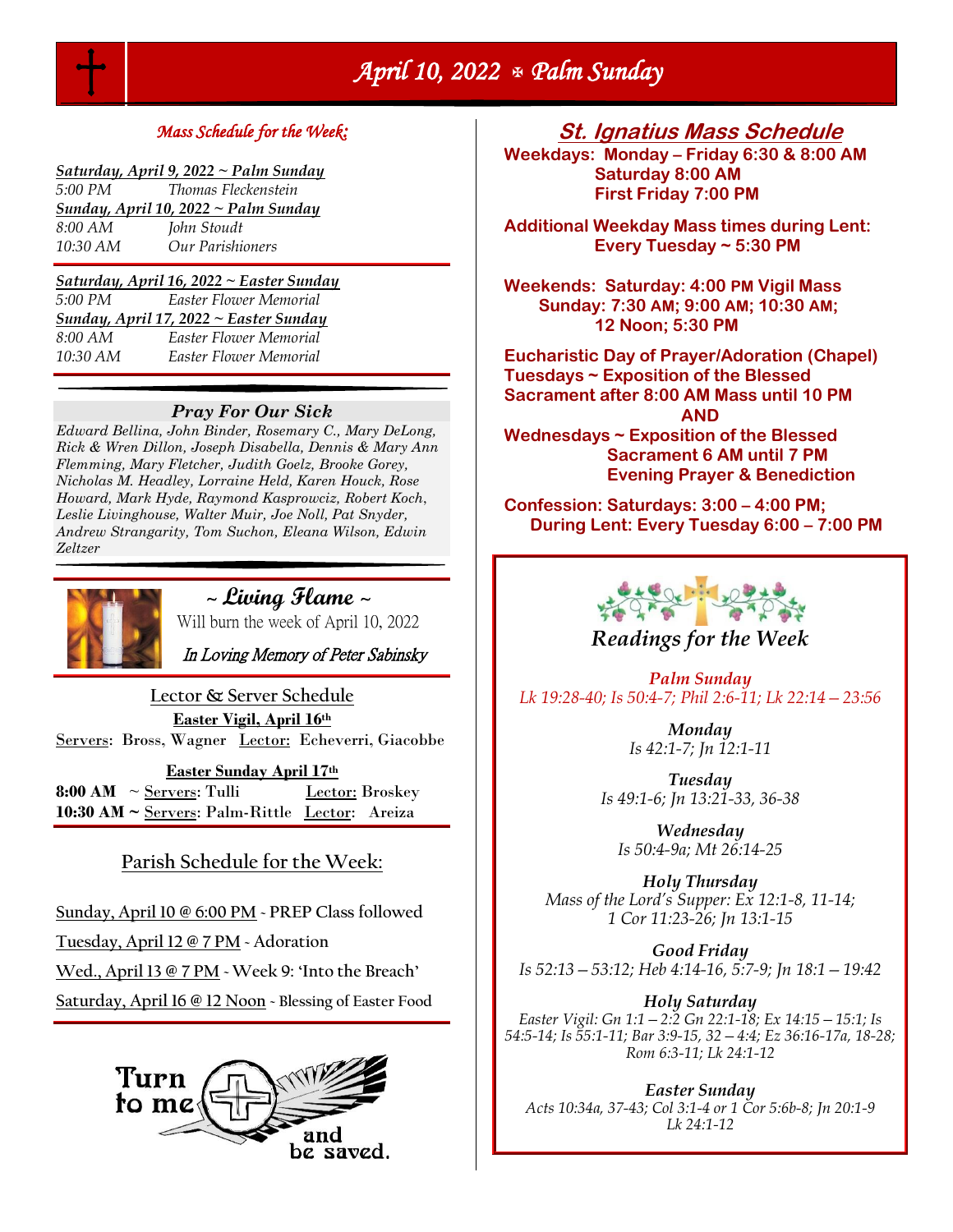# Our Return to the Lord

*Week of March 27, 2022 Offertory ~ \$ 4,733.00*

## *Spiritual Thought*

*"We should go to prayer with deep humility and an awareness of our nothingness. We must invoke the help of the Holy Spirit and that of our good angel and then remain still in God's presence, full of faith, that He is more in us than we are in ourselves."* 

*Saint Francis de Chantal*



# *M.L. O'Sullivan Muir Scholarship*

A financial scholarship is available to any student seeking (or presently enrolled in) a catholic education at either Berks Catholic High School or St. Ignatius Loyola Regional School. Through the generosity of the late M.L. Muir, this need-based scholarship was established in memory of her husband, Dr. Robert W. Muir. The Muir family was one of the founding members of St. Francis de Sales. In striving to "Live Jesus", Mrs. Muir had established the M.L. O'Sullivan Muir Scholarship. To apply for this scholarship, please submit a letter expressing your reason for pursuing a catholic education for your child/children and your reason for financial assistance. Letters should be sent to: St. Francis de Sales Parish, Attn: Fr. Tom Bortz, 320 N. Church Street, Robesonia, PA 19551.

Letters for the 2022-2023 school year are due no later than May 8, 2022.



Pillars of Gentle Streng

In today's Gospel, we experience Jesus as the 'suffering servant'. His suffering unto death brings eternal life to the human family. St. Francis de Sales reflects on this event: "The most powerful reason for Jesus' death is to fill the human spirit with God's love. Out of death has come life, the wondrous paradox, which the world does not understand. He not only died a cruel death to bring God's love to us, but he also suffered fear, terror, abandonment, and inner depression such as never had and never shall have an equal. He did this so that we too may persevere in pursuing divine love."

Jesus' human feelings left his entire heart exposed to sorrow and anguish. For this reason, he cries out: "My God, why have you forsaken me?" Mount Calvary is the mount of lovers. On Calvary death, life and love intermingle. Out of love Jesus chose death on a cross so that we might live as a child of God and possess eternal love. Christian wisdom consists in choosing rightly. Let us choose to empty ourselves of our selfish desires and loves, so that we may be filled with God's love, which gives rise to new life in us.

We ought to consecrate every moment of our lives to the divine love of Our Savior's death. If injured by others, look often on Christ Jesus, crucified, forsaken and overwhelmed, by every kind of anguish. Then think of the many people who are incomparably more afflicted than you are and say: Are not my hardships roses in comparison with those, who without help, assistance, or relief live a continual death, burdened by afflictions infinitely greater than mine? When all things fail us, when our distress is at its height, say the final words of Jesus on the cross: "Into Your hands I commend my spirit." How happy we will be when we entrust ourselves totally into God's hands! In doing all things for the glory of God, we will do all things well.

https://www.oblates.org/sundays-salesian-feed/palmpassionsunday-april-10-2022-rV8JS